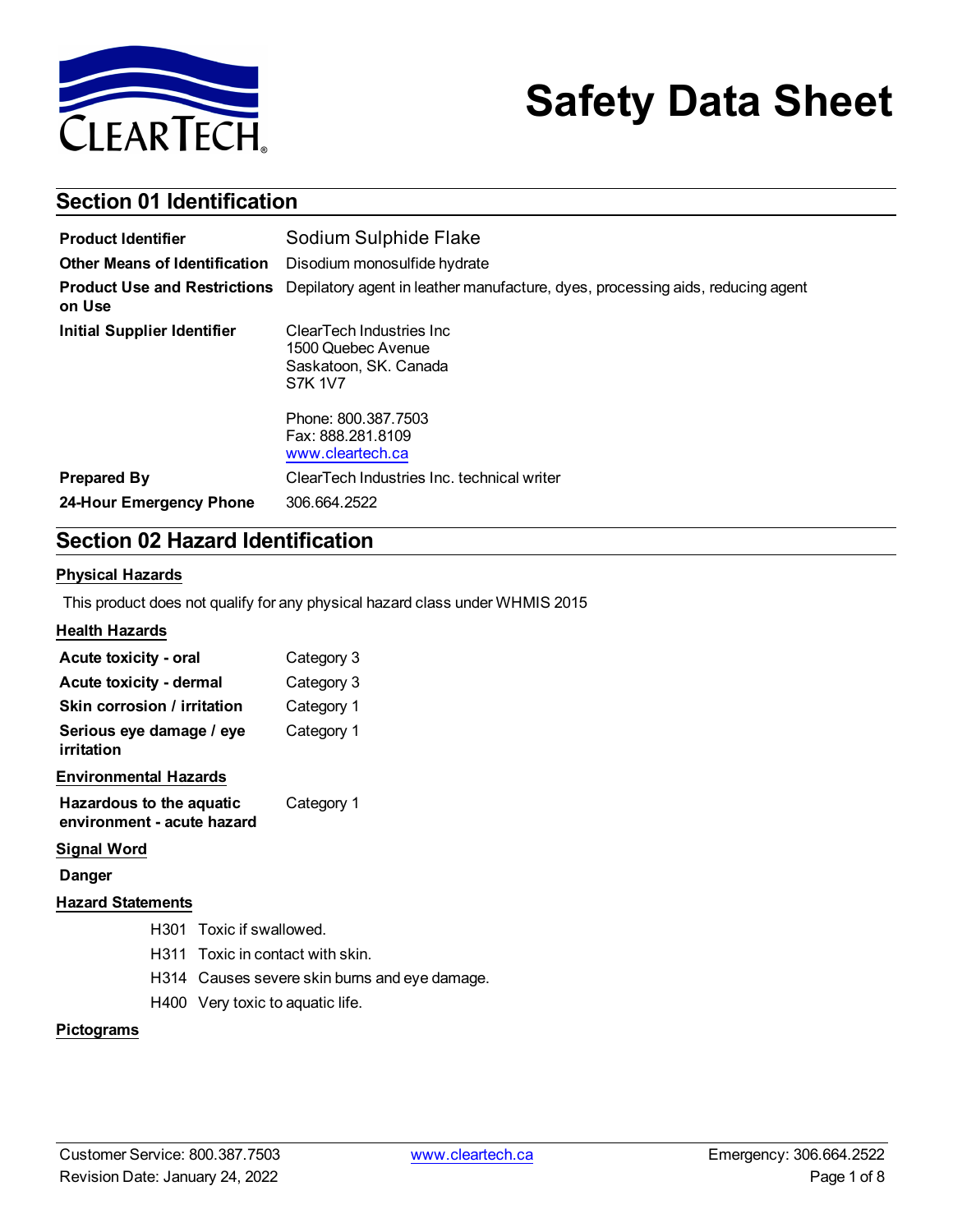# **Safety Data Sheet** Sodium Sulphide Flake Sodium Sulphide Flake Sodium Sulphide Flake Sodium Sulphide Flake Sodium Sulphide Flake Sodium Sulphide Flake Sodium Sulphide Flake Sodium Sulphide Flake Sodium Sulphide Flake Sodi



### **Precautionary Statements**

#### **Prevention**

- P260 Do not breathe dust. P264 Wash affected body parts thoroughly after handling. P270 Do not eat, drink or smoke when using this product. P273 Avoid release to the environment.
- P280 Wear protective gloves, protective clothing, eye protection, face protection

#### **Response**

- P301 P310 P330 IF SWALLOWED: Immediately call a POISON CENTER or doctor. Rinse mouth. Do NOT induce P331 vomiting.
- P303 P361 P353 IF ON SKIN (or hair): Take off immediately all contaminated clothing. Rinse skin with water or P363 P312 shower. Wash contaminated clothing before reuse. Call a POISON CENTER or doctor if you feel unwell.
- P304 P340 P310 IF INHALED: Remove person to fresh air and keep comfortable for breathing. Immediately call a POISON CENTER or doctor.
- P305 P351 P338 IF IN EYES: Rinse cautiously with water for several minutes. Remove contact lenses, if present and easy to do. Continue rinsing.
	- P391 Collect spillage.

#### **Storage**

P405 Store locked up.

#### **Disposal**

P501 Dispose of contents / container in accordance with all federal, provincial and / or local regulations including the Canadian Environmental Protection Act.

#### **Hazards Not Otherwise Classified**

Not available

#### **Supplemental Information**

The classification "Acute toxicity - dermal, Category 3" is based on an unreliable study and may not apply.

### **Section 03 Composition / Information on Ingredients**

#### **Hazardous Ingredients:**

| <b>Chemical name</b> | Common name(s)  | <b>CAS number</b> | Concentration (w/w%) |
|----------------------|-----------------|-------------------|----------------------|
| Disodium sulphide    | Sodium sulphide | 1313-82-2         | 60-61%               |

### **Section 04 First-Aid Measures**

#### **Description of necessary first-aid measures**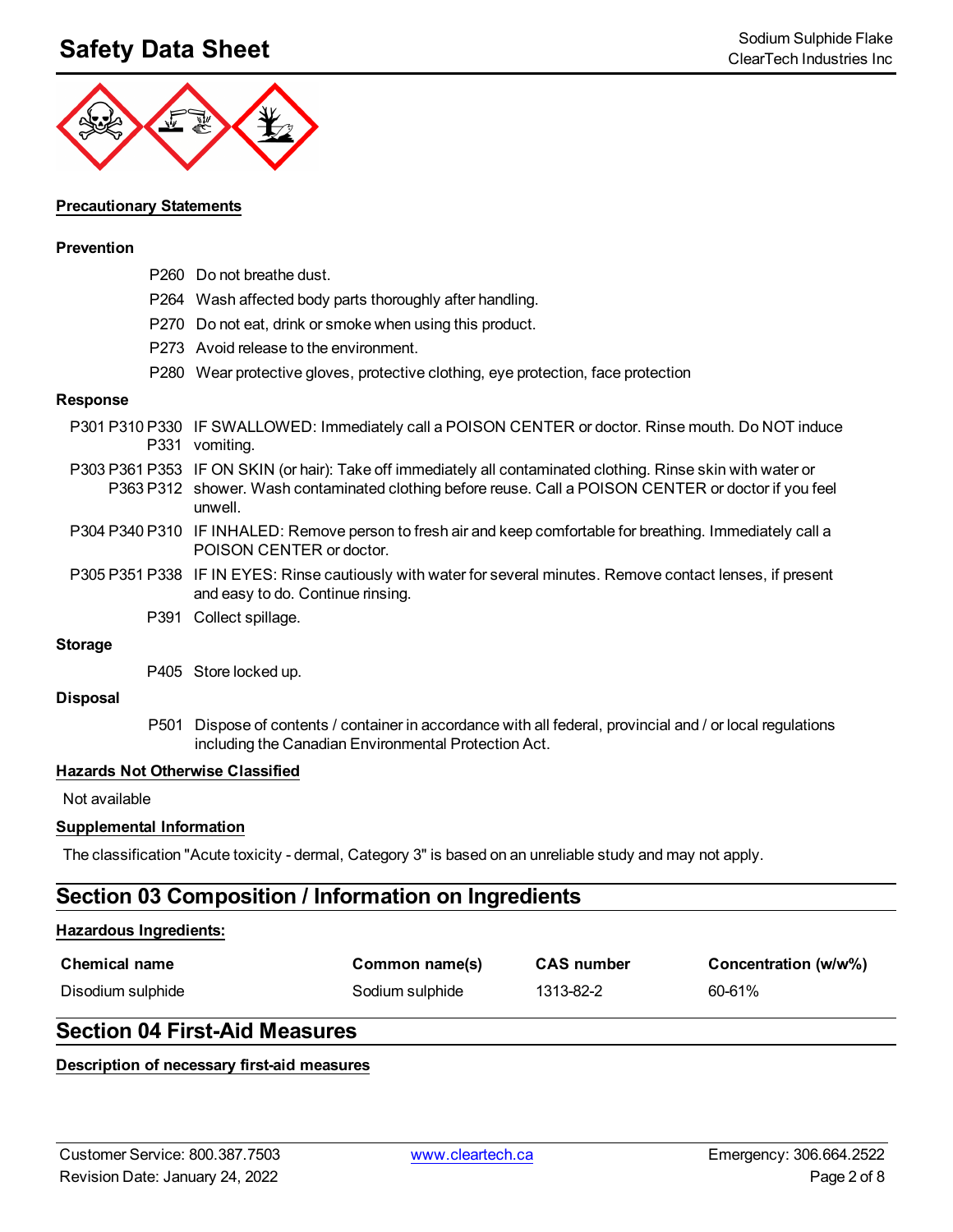# **Safety Data Sheet** Sodium Sulphide Flake Sodium Sulphide Flake Sodium Sulphide Flake Sodium Sulphide Flake Sodium Sulphide Flake Sodium Sulphide Flake Sodium Sulphide Flake Sodium Sulphide Flake Sodium Sulphide Flake Sodi

- **Inhalation** Remove source of exposure or move person to fresh air and keep comfortable for breathing. Call a POISON CENTER or doctor. If breathing has stopped, trained personnel should begin rescue breathing or if the heart has stopped, immediately start cardiopulmonary resuscitation (CPR) or automated external defibrillation (AED). Avoid mouth to mouth contact by using a barrier device.
- **Ingestion** Rinse mouth. Do NOT induce vomiting. Immediately call a POISON CENTER or doctor. If vomiting occurs naturally, lie on your side, in the recovery position. Immediately call a POISON CENTER or doctor. Rinse mouth. If breathing has stopped, trained personnel should begin rescue breathing or, if the heart has stopped, immediately start cardiopulmonary resuscitation (CPR) or automated external defibrillation (AED). Avoid mouth-to-mouth contact by using a barrier device.
- **Skin contact** Avoid direct contact. Wear chemical protective clothing, if necessary. Take off immediately contaminated clothing, shoes and leather goods. Rinse skin with lukewarm, gently flowing water / shower for 60 minutes. Immediately call a POISON CENTER or doctor. Wash contaminated clothing before re-use, or discard.
- **Eye contact** Avoid direct contact. Wear chemical protective gloves, if necessary. Remove source of exposure or move person to fresh air. Rinse eyes cautiously with lukewarm, gently flowing water for several minutes, while holding the eyelids open. Remove contact lenses, if present and easy to do. Continue rinsing for 60 minutes. Take care not to rinse contaminated water into the unaffected eye or onto the face. Immediately call a POISON CENTER or doctor.

### **Most important symptoms and effects, both acute and delayed**

| <b>Inhalation</b>   | Causes severe burns to the mouth and throat.                                                 |  |  |  |
|---------------------|----------------------------------------------------------------------------------------------|--|--|--|
| Ingestion           | Causes burns to the mouth and throat. Toxic if swallowed.                                    |  |  |  |
| <b>Skin contact</b> | Causes severe skin burns. Toxic in contact with skin.                                        |  |  |  |
| Eye contact         | Causes serious eye damage.                                                                   |  |  |  |
|                     | <b>Further information</b> For further information see Section 11 Toxicological Information. |  |  |  |

## **Section 05 Fire Fighting Measures**

|                                                   | Suitable extinguishing media Powder and foam extinguishing agents are recommended. Water is not recommended,<br>except in flooding quantities, as it may release toxic and flammable hydrogen sulfide. |
|---------------------------------------------------|--------------------------------------------------------------------------------------------------------------------------------------------------------------------------------------------------------|
| Unsuitable extinguishing<br>media                 | Carbon dioxide and water                                                                                                                                                                               |
| the chemical                                      | Specific hazards arising from In the event of a fire oxides of sulphur and toxic, flammable hydrogen sulfide may be<br>released.                                                                       |
| Special protective equipment<br>for fire-fighters | Wear NIOSH-approved self-contained breathing apparatus and chemical-protective<br>clothing.                                                                                                            |

### **Section 06 Accidental Release Measures**

| <b>Personal Precautions /</b><br><b>Protective Equipment /</b><br><b>Emergency Procedures</b> | Wear appropriate personal protective equipment (See Section 08 Exposure Controls and<br>Personal Protection). Stay upwind, ventilate area. Do not breathe dust.                                                                                                 |
|-----------------------------------------------------------------------------------------------|-----------------------------------------------------------------------------------------------------------------------------------------------------------------------------------------------------------------------------------------------------------------|
| <b>Environmental Precautions</b>                                                              | Do NOT let this chemical enter the environment. Prevent material from entering waterways,<br>sewers or confined spaces. Notify local health and wildlife officials. Notify operators of<br>nearby water intakes.                                                |
| <b>Methods and Materials for</b><br><b>Containment and Cleaning</b><br>Up                     | Do not pre-damp spilled material, it may generate toxic and flammable hydrogen sulphide.<br>Avoid the release of dust into the air. Use a vacuum to colect spilled material, transfer into<br>clean, dry, labelled containers and cover. Flush area with water. |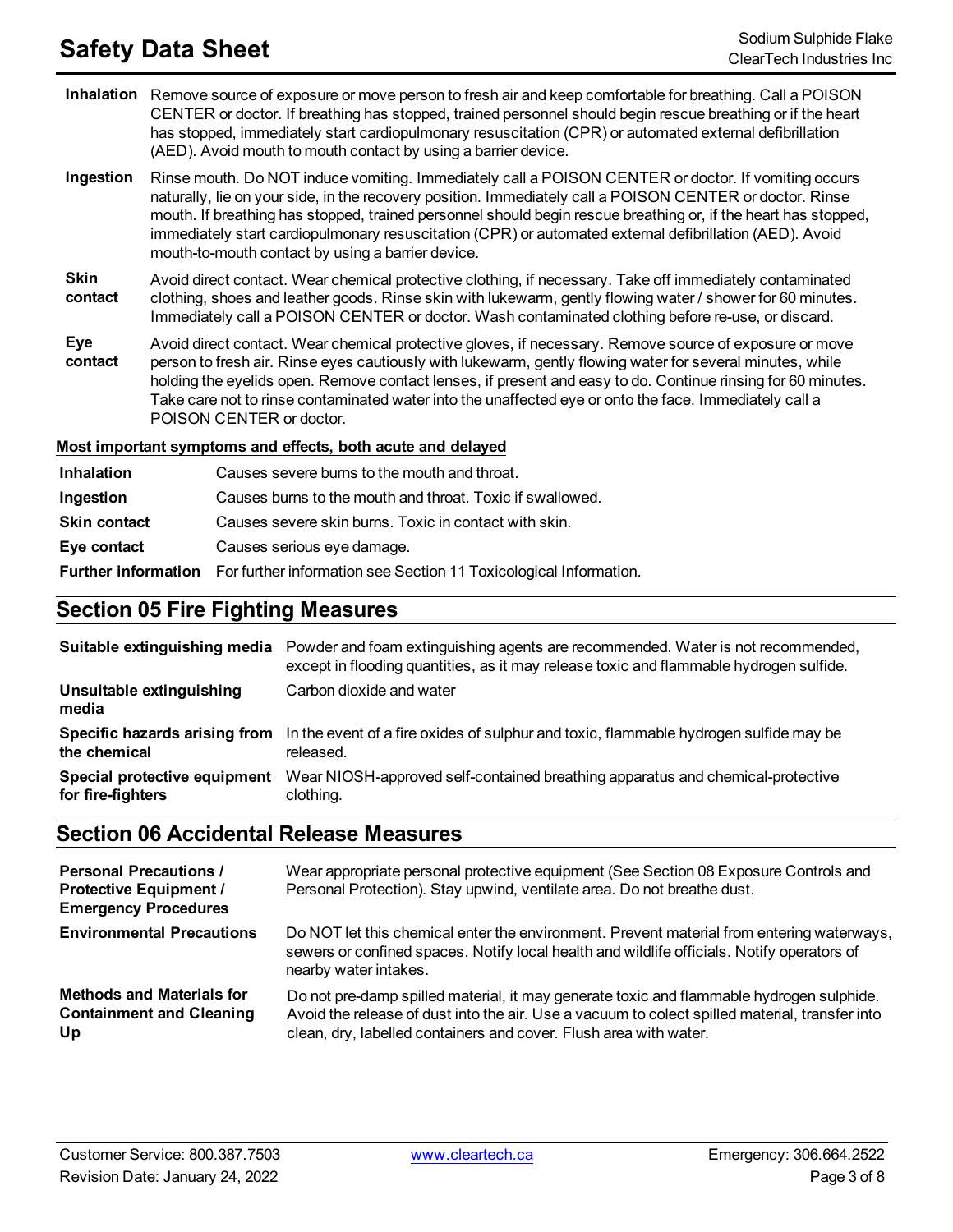# **Section 07 Handling and Storage**

|                                    | <b>Precautions for Safe Handling</b> Use proper equipment for lifting and transporting all containers. Use sensible industrial<br>hygiene and housekeeping practices. Wash thoroughly after handling. Avoid all situations<br>that could lead to harmful exposure. Prevent the release of dust into the workplace air.<br>Inspect containers for damage or leaks before handling. If the original label is damaged or<br>missing replace with a workplace label. Have suitable emergency equipment for fires, spills<br>and leaks readily available.<br>Never add water to a corrosive. Always add corrosives to water. When mixing with water,<br>stir small amounts in slowly. Use cold water to prevent excessive heat generation. Never<br>return contaminated material to its original container. |
|------------------------------------|--------------------------------------------------------------------------------------------------------------------------------------------------------------------------------------------------------------------------------------------------------------------------------------------------------------------------------------------------------------------------------------------------------------------------------------------------------------------------------------------------------------------------------------------------------------------------------------------------------------------------------------------------------------------------------------------------------------------------------------------------------------------------------------------------------|
| <b>Conditions for Safe Storage</b> | Store in a cool, dry, well-ventilated area, away from heat sources and incompatible<br>materials. Always store in original labeled container. Keep containers tightly closed when<br>not in use and when empty. Empty containers may contain hazardous residues. Protect<br>label and keep it visible.                                                                                                                                                                                                                                                                                                                                                                                                                                                                                                 |
| Incompatibilities                  | Acids, such as sulphuric, nitric, hydrochloric, phosphoric, flurosilicic (HFSA), sulphonic,<br>acetic, citric, oxalic, and formic.<br>Oxidizing agents, such as oxygen, hydrogen peroxide, sulphuric and nitric acids,<br>hypochlorites and permanganates.<br>Water and carbon dioxide                                                                                                                                                                                                                                                                                                                                                                                                                                                                                                                 |

# **Section 08 Exposure Controls and Personal Protection**

### **Exposure limits**

| Component                                                                                                                                                                                                                                                                                                                                                                                       |                                                                                                                                                                                                                                                                                                             | <b>Regulation</b> | <b>Type of listing</b>                                                                                                                                                                                                                                                                                                                                                                                                                                                                                                                            | Value  |
|-------------------------------------------------------------------------------------------------------------------------------------------------------------------------------------------------------------------------------------------------------------------------------------------------------------------------------------------------------------------------------------------------|-------------------------------------------------------------------------------------------------------------------------------------------------------------------------------------------------------------------------------------------------------------------------------------------------------------|-------------------|---------------------------------------------------------------------------------------------------------------------------------------------------------------------------------------------------------------------------------------------------------------------------------------------------------------------------------------------------------------------------------------------------------------------------------------------------------------------------------------------------------------------------------------------------|--------|
| Hydrogen sulfide (decomposition product)                                                                                                                                                                                                                                                                                                                                                        |                                                                                                                                                                                                                                                                                                             | <b>ACGIH</b>      | STEL/Ceiling                                                                                                                                                                                                                                                                                                                                                                                                                                                                                                                                      | 10 ppm |
| <b>Engineering controls</b>                                                                                                                                                                                                                                                                                                                                                                     |                                                                                                                                                                                                                                                                                                             |                   |                                                                                                                                                                                                                                                                                                                                                                                                                                                                                                                                                   |        |
| <b>Ventilation Requirements</b>                                                                                                                                                                                                                                                                                                                                                                 | Mechanical ventilation (dilution or local exhaust), process or personnel enclosure and<br>control of process conditions should be provided in accordance with all fire codes and<br>regulatory requirements. Supply sufficient replacement air to make up for air removed by<br>exhaust systems.            |                   |                                                                                                                                                                                                                                                                                                                                                                                                                                                                                                                                                   |        |
| <b>Other</b>                                                                                                                                                                                                                                                                                                                                                                                    | An emergency shower and eyewash station should be available, tested, and be in close<br>proximity to the product being handled in accordance with provincial regulations.                                                                                                                                   |                   |                                                                                                                                                                                                                                                                                                                                                                                                                                                                                                                                                   |        |
| <b>Protective equipment</b>                                                                                                                                                                                                                                                                                                                                                                     |                                                                                                                                                                                                                                                                                                             |                   |                                                                                                                                                                                                                                                                                                                                                                                                                                                                                                                                                   |        |
| The following are recommendations only. It is the responsibility of the employer / user to conduct a hazard assessment of the<br>process in which this product being used and determine the proper engineering controls and PPE for their process. Additional<br>regulatory and safety information should be sought from local authorities and, if needed, a professional industrial hygienist. |                                                                                                                                                                                                                                                                                                             |                   |                                                                                                                                                                                                                                                                                                                                                                                                                                                                                                                                                   |        |
| Eye and face protection                                                                                                                                                                                                                                                                                                                                                                         | Where there is potential eye or face exposure, tightly fitting safety goggles and a face shield<br>or a full face respirator or similar protective equipment which protects the wearer's face and<br>eyes are recommended. Contact lenses are not recommended; they may contribute to<br>severe eye injury. |                   |                                                                                                                                                                                                                                                                                                                                                                                                                                                                                                                                                   |        |
| Hand and body protection                                                                                                                                                                                                                                                                                                                                                                        | discard.                                                                                                                                                                                                                                                                                                    |                   | Disposable latex or nitrile gloves are recommended to prevent incidental contact. Butyl<br>rubber, neoprene, or PVC skin protection is recommended for extended contact. Leather<br>gloves are not recommended for chemical protection. Refer to manufacturer's<br>specifications for breakthrough times and permeability information; note that breakthrough<br>times and permeability vary with temperature, application and age of material. Continued<br>use of contaminated safety gear or clothing is not recommended; wash before reuse or |        |
| <b>Respiratory protection</b>                                                                                                                                                                                                                                                                                                                                                                   |                                                                                                                                                                                                                                                                                                             |                   | In case of insufficient ventilation wear suitable respiratory equipment.                                                                                                                                                                                                                                                                                                                                                                                                                                                                          |        |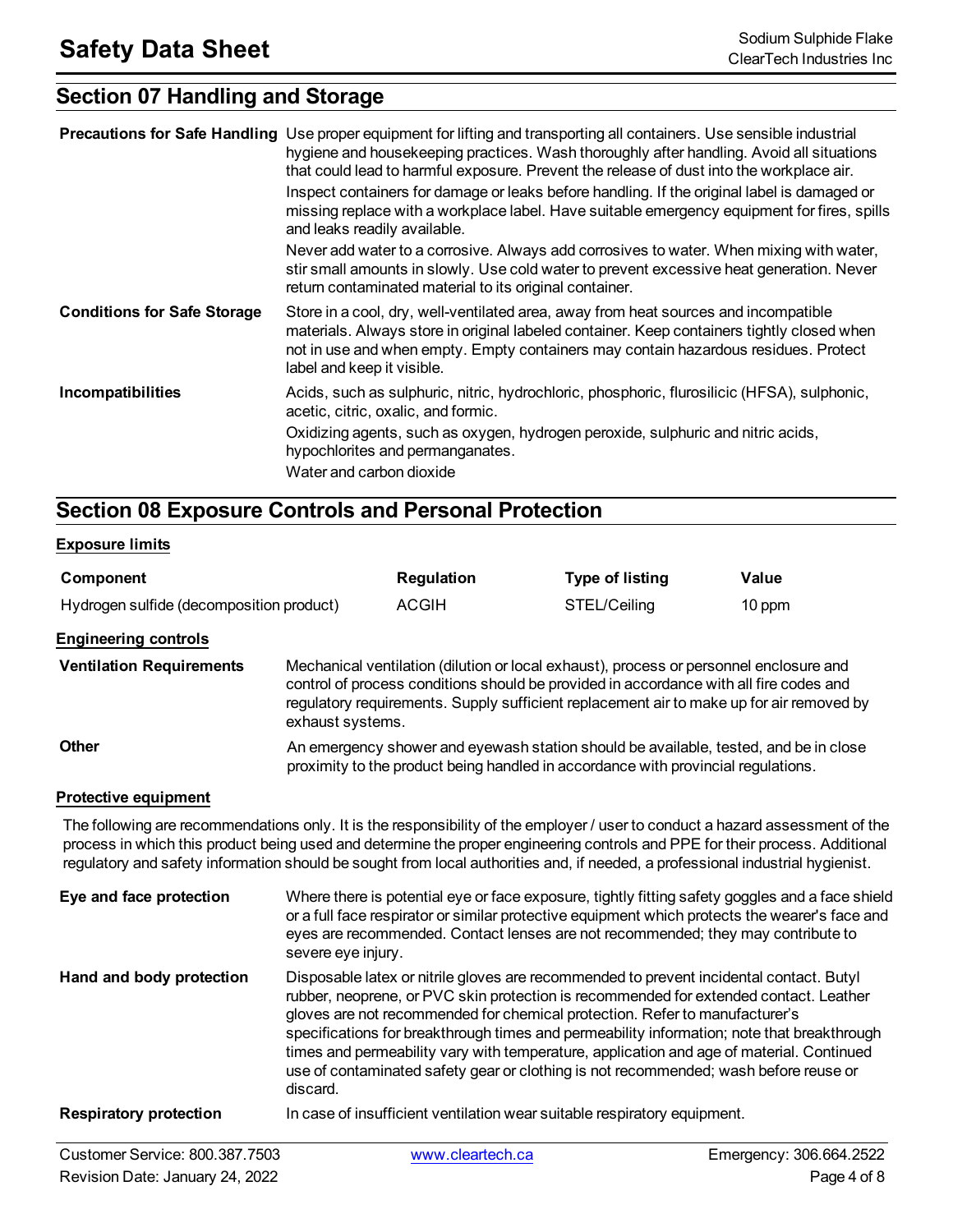**Emergency or planned entry into unknown concentrations or IDLH conditions:** (APF = 10,000) Any self-contained breathing apparatus that has a full facepiece and is operated in a pressure-demand or other positive-pressure mode (APF = 10,000) Any supplied-air respirator that has a full facepiece and is operated in a pressure-demand or other positive-pressure mode in combination with an auxiliary selfcontained positive-pressure breathing apparatus **Thermal hazards** Not available

# **Section 09 Physical and Chemical Properties**

**Appearance**

| <b>Physical state</b>                      | Flake                                                         |
|--------------------------------------------|---------------------------------------------------------------|
| Colour                                     | Yellow to brown                                               |
| Odour                                      | Sulphurous, like rotten eggs                                  |
| <b>Odour threshold</b>                     | Not available                                                 |
| <b>Property</b>                            |                                                               |
| рH                                         | Alkaline / basic when dissolved in water                      |
| Melting point / freezing point             | 69-93 °C (60%) 920-1180 °C (Anhydrous)                        |
| Initial boiling point and<br>boiling range | Decomposes                                                    |
| <b>Flash point</b>                         | Not applicable                                                |
| <b>Evaporation rate</b>                    | Not available                                                 |
| Flammability                               | No autoignition below 430 °C                                  |
| <b>Upper flammable limit</b>               | Not applicable                                                |
| Lower flammable limit                      | Not applicable                                                |
| Vapour pressure                            | Not applicable                                                |
| Vapour density                             | Not applicable                                                |
| <b>Relative density</b>                    | $1.86$ g/cm <sup>3</sup>                                      |
| <b>Solubility</b>                          | ~180 g/L in water @ 20 °C                                     |
| Partition coefficient: n-<br>octanol/water | Not available                                                 |
| <b>Auto-ignition temperature</b>           | >430 °C                                                       |
| <b>Decomposition temperature</b>           | 920-950 °C                                                    |
| <b>Viscosity</b>                           | Not applicable                                                |
| <b>Specific gravity</b>                    | Not applicable                                                |
| <b>Particle characteristics</b>            | Particle size: Not available<br>Particle shape: Not available |
| Formula                                    | Na <sub>2</sub> S XH <sub>2</sub> O                           |
| Molecular weight                           | 78.046 g/mol (anhydrous)                                      |

# **Section 10 Stability and Reactivity**

| Reactivity       | Reacts violently with acids.                                                     |
|------------------|----------------------------------------------------------------------------------|
| <b>Stability</b> | This product is stable if stored according to the recommendations in Section 07. |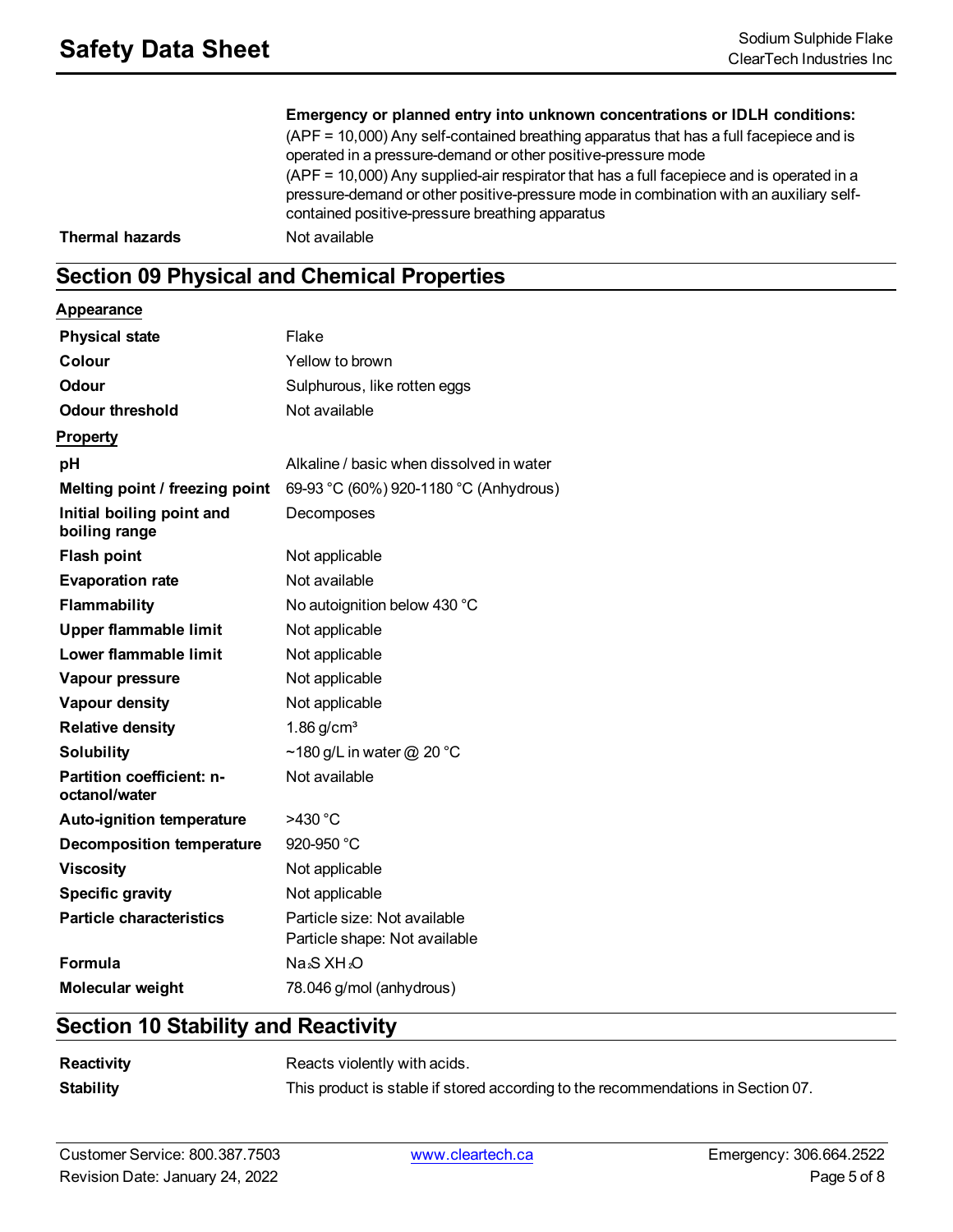# **Safety Data Sheet**<br>ClearTech Industries Inc.

| <b>Possibility of hazardous</b><br>reactions | Hazardous polymerization is not known to occur.                                                                                                                   |  |  |  |
|----------------------------------------------|-------------------------------------------------------------------------------------------------------------------------------------------------------------------|--|--|--|
| <b>Conditions to avoid</b>                   | Avoid contact with incompatible materials.                                                                                                                        |  |  |  |
| Incompatible materials                       | Acids, such as sulphuric, nitric, hydrochloric, phosphoric, flurosilicic (HFSA), sulphonic,<br>acetic, citric, oxalic, and formic.                                |  |  |  |
|                                              | Oxidizing agents, such as oxygen, hydrogen peroxide, sulphuric and nitric acids,<br>hypochlorites and permanganates.                                              |  |  |  |
|                                              | Water and carbon dioxide                                                                                                                                          |  |  |  |
| <b>Hazardous decomposition</b><br>products   | Thermal decomposition may produce oxides of sulphur and toxic, flammable hydrogen<br>sulfide. Reactions with acids produces flammable and toxic hydrogen sulfide. |  |  |  |

# **Section 11 Toxicological Information**

### **Acute Toxicity (LD50 / LC50 values)**

| Component                 | Route  | <b>Species</b> | Value            | <b>Exposure time</b> |
|---------------------------|--------|----------------|------------------|----------------------|
| Sodium hydrogen sulphide  | Oral   | Rat            | 100-215 mg/kg bw |                      |
| Sodium sulphide 60% flake | Dermal | Rabbit         | <340 mg/kg       | 24 hours             |

### **Toxic Health Effect Summary**

| <b>Chemical</b><br>characteristics | Sodium sulphid is a reducing agent and a base.                                                                                                                                                                                                                                                                                                                                                                                                              |
|------------------------------------|-------------------------------------------------------------------------------------------------------------------------------------------------------------------------------------------------------------------------------------------------------------------------------------------------------------------------------------------------------------------------------------------------------------------------------------------------------------|
| <b>Skin</b>                        | In a study on rabbits necrosis and alkaline chemical burns were observed following 340 mg/kg body<br>weight exposure over 24 hours. These results are considered unreliable because they were preformed<br>on abraided skin.                                                                                                                                                                                                                                |
| Ingestion                          | Causes burns to the mouth and throat. Toxic if swallowed.                                                                                                                                                                                                                                                                                                                                                                                                   |
| <b>Inhalation</b>                  | Causes severe burns to the mouth and throat. This product can be classified toxic by inhalation, if the<br>LC50 values are considered in isolation. However, there is no available evidence that This product<br>causes systematic toxicity; all of its affects are localized and are therefore considered corrosive. This<br>substance is already classified as corrosive, therefore also classifying it as toxic by inhalation would<br>be inappropriate. |
| Eye contact                        | Causes serious eye damage.                                                                                                                                                                                                                                                                                                                                                                                                                                  |
| <b>Sensitization</b>               | This product and its components at their listed concentration have no known sensitizing effects.                                                                                                                                                                                                                                                                                                                                                            |
| <b>Mutagenicity</b>                | This product and its components at their listed concentration have no known mutagenic effects.                                                                                                                                                                                                                                                                                                                                                              |
| Carcinogenicity                    | This product and its components at their listed concentration have no known carcinogenic effects.                                                                                                                                                                                                                                                                                                                                                           |
| Reproductive<br>toxicity           | This product and its components at their listed concentration have no known reproductive effects.                                                                                                                                                                                                                                                                                                                                                           |
| Specific organ<br>toxicity         | This product and its components at their listed concentration have no known effects on specific<br>organs.                                                                                                                                                                                                                                                                                                                                                  |
| <b>Aspiration hazard</b>           | Not available                                                                                                                                                                                                                                                                                                                                                                                                                                               |
| <b>Synergistic</b><br>materials    | Not available                                                                                                                                                                                                                                                                                                                                                                                                                                               |

# **Section 12 Ecological Information**

### **Ecotoxicity**

| Component         | Type | <b>Species</b>  | Value        | <b>Exposure Time</b> |
|-------------------|------|-----------------|--------------|----------------------|
| Hydrogen sulphide | ∟C50 | Freshwater fish | $0.003$ mg/L | 96 hours             |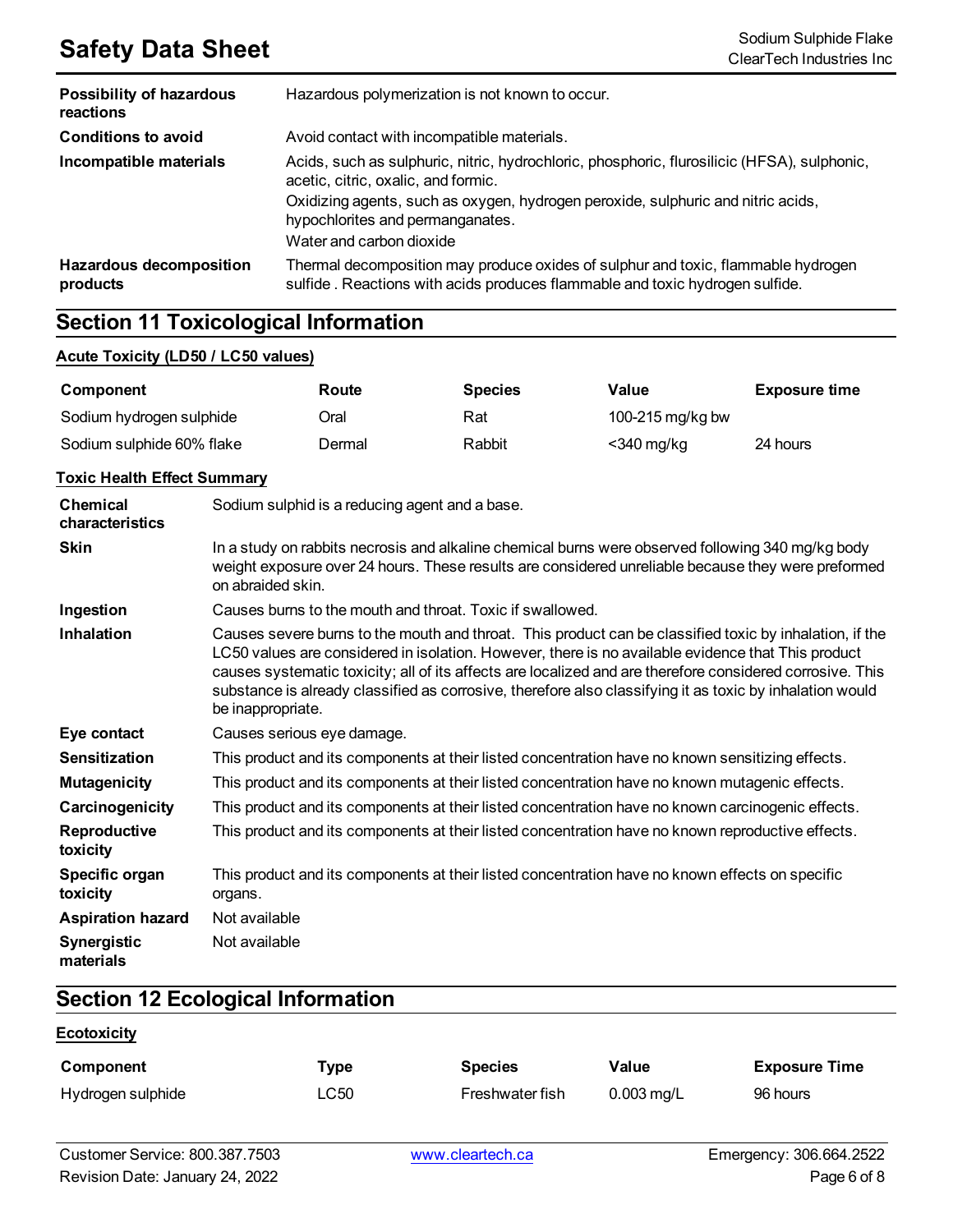# **Safety Data Sheet** Sodium Sulphide Flake Sodium Sulphide Flake Sodium Sulphide Flake Sodium Sulphide Flake Sodium Sulphide Flake Sodium Sulphide Flake Sodium Sulphide Flake Sodium Sulphide Flake Sodium Sulphide Flake Sodi

| Component               | <b>Type</b>                                                                                            | <b>Species</b>              | Value        | <b>Exposure Time</b> |
|-------------------------|--------------------------------------------------------------------------------------------------------|-----------------------------|--------------|----------------------|
|                         | <b>EC50</b>                                                                                            | Freshwater<br>invertabrates | $0.02$ mg/L  | 96 hours             |
|                         | EC <sub>50</sub>                                                                                       | Marine water algae          | $0.104$ mg/L | 48 hours             |
| <b>Biodegradability</b> | The domestic substance list categorizes sodium sulphide as persistent.                                 |                             |              |                      |
| <b>Bioaccumulation</b>  | The domestic substance list categorizes sodium sulphide as non-bioaccumulative.                        |                             |              |                      |
| <b>Mobility</b>         | This product is water soluble, is not predicted to adsorb to soil and may contaminate ground<br>water. |                             |              |                      |
| Other adverse effects   | Not available                                                                                          |                             |              |                      |
|                         |                                                                                                        |                             |              |                      |

### **Section 13 Disposal Considerations**

| Waste From Residues /         | Dispose in accordance with all federal, provincial, and local regulations including the                                                                                     |
|-------------------------------|-----------------------------------------------------------------------------------------------------------------------------------------------------------------------------|
| <b>Unused Products</b>        | Canadian Environmental Protection Act.                                                                                                                                      |
| <b>Contaminated Packaging</b> | Do not remove label, follow label warnings even after the container is empty. Empty<br>containers should be recycled or disposed of at an approved waste handling facility. |

# **Section 14 Transport Information**

| UN number                                  | UN1849                                                                                                                            |
|--------------------------------------------|-----------------------------------------------------------------------------------------------------------------------------------|
| UN proper shipping name<br>and description | SODIUM SULPHIDE, HYDRATED<br>with not less than 30% water                                                                         |
| Transport hazard class(es)                 | 8                                                                                                                                 |
| Packing group                              | Ш                                                                                                                                 |
| <b>Excepted quantities</b>                 | $1$ kg                                                                                                                            |
| <b>Environmental hazards</b>               | Not listed as a marine pollutant under Canadian TDG Regulations, schedule III.                                                    |
| <b>Special precautions</b>                 | No special provisions                                                                                                             |
| <b>Transport in bulk</b>                   | ERAP index: not available                                                                                                         |
|                                            | MARPOL 73/78 and IBC Code:<br>This product is not listed in Chapter 17 of the IBC Code.                                           |
| <b>Additional information</b>              | Secure containers (full or empty) during shipment and ensure all caps, valves, or closures<br>are secured in the closed position. |

**TDG PRODUCT CLASSIFICATION: This product has been classified on the preparation date specified at section 16** of this SDS, for transportation in accordance with the requirements of part 2 of the Transportation of Dangerous Goods Regulations. If applicable, testing and published test data regarding the classification of this product are **listed in the references at section 16 of this SDS.**

### **Section 15 Regulatory Information.**

**NOTE: THE PRODUCT LISTED ON THIS SAFETY DATA SHEET HAS BEEN CLASSIFIED IN ACCORDANCE WITH THE HAZARD CRITERIA OF THE CANADIAN HAZARDOUS PRODUCTS REGULATIONS. THIS SAFETY DATA SHEET CONTAINS ALL INFORMATION REQUIRED BY THOSE REGULATIONS.**

All components of this product appear on the domestic substance list.

Reduced sulphur is listed in the National Pollutant Release Inventory (NPRI). Reporting threshold: 10 tonnes manufactured, processed or otherwise used.